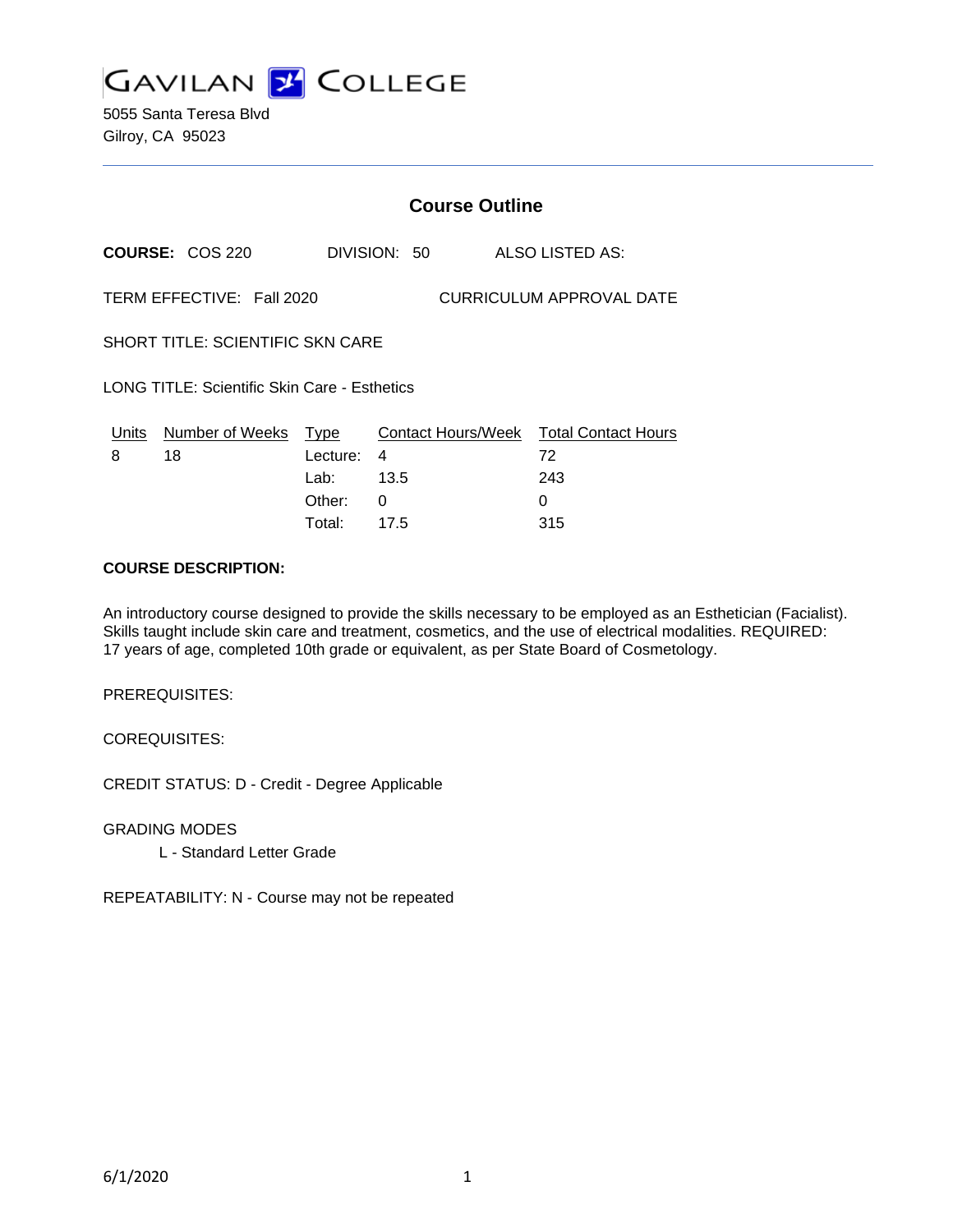SCHEDULE TYPES:

- 02 Lecture and/or discussion
- 03 Lecture/Laboratory
- 04 Laboratory/Studio/Activity
- 04A Laboratory LEH 0.65
- 05 Hybrid
- 71 Dist. Ed Internet Simultaneous
- 72 Dist. Ed Internet Delayed
- 73 Dist. Ed Internet Delayed LAB
- 73A Dist. Ed Internet LAB-LEH 0.65

# **STUDENT LEARNING OUTCOMES:**

By the end of this course, a student should:

1. Develop and perform a course of treatment based on skin analysis.

2. Select the proper modalities to give a complete facial, including cosmetics, utilizing the Woods Lamp and various other machines.

3. Evaluate and prepare the Sanitary Maintenance Area (SMA) according to state board requirements, based on the clinical service to be performed.

4. Describe and explain the fundamentals of the theory of anatomy as it relates to esthetics.

# **CONTENT, STUDENT PERFORMANCE OBJECTIVES, OUT-OF-CLASS ASSIGNMENTS**

Curriculum Approval Date

4.44 Hours

Content: Orientation and overview of course objectives. Introduction to Esthetics and Spa Therapies including career options, its history, and the future of the profession.

Introduction to scientific skin care massage techniques. Hygiene and sanitation methods discussed. Presentation on the history of beauty, including the cosmetics used in different eras.

Student Performance Objectives: Explain the importance of Esthetic and Spa Therapies.

4.44 Hours

Content: Lecture on the anatomy and physiology of skin, including skin function, the layers of the skin, cell physiology and biochemistry.

Student Performance Objectives: List the layers of the skin and explain their function.

4.44 Hours

Content: Presentation on the anatomy of a facial (part I). Products, procedures, analysis and consultations will be discussed.

Student Performance Objectives: Explain the basic facial procedures.

4.44 Hours

Content: Introduction/lecture on various massage techniques. Molding will also be presented.

Student Performance Objectives: Discuss the different types of massages. Explain molding.

4.44 Hours

Content: Lecture on the anatomy of a facial (part II).

Student Performance Objectives: Explain the anatomy of a facial.

4.44 Hours

Content: Lecture on client relations and ethics. The rights and obligations of aestheticians will be discussed. Student Performance Objectives: Explain the importance of client relations and professionalism.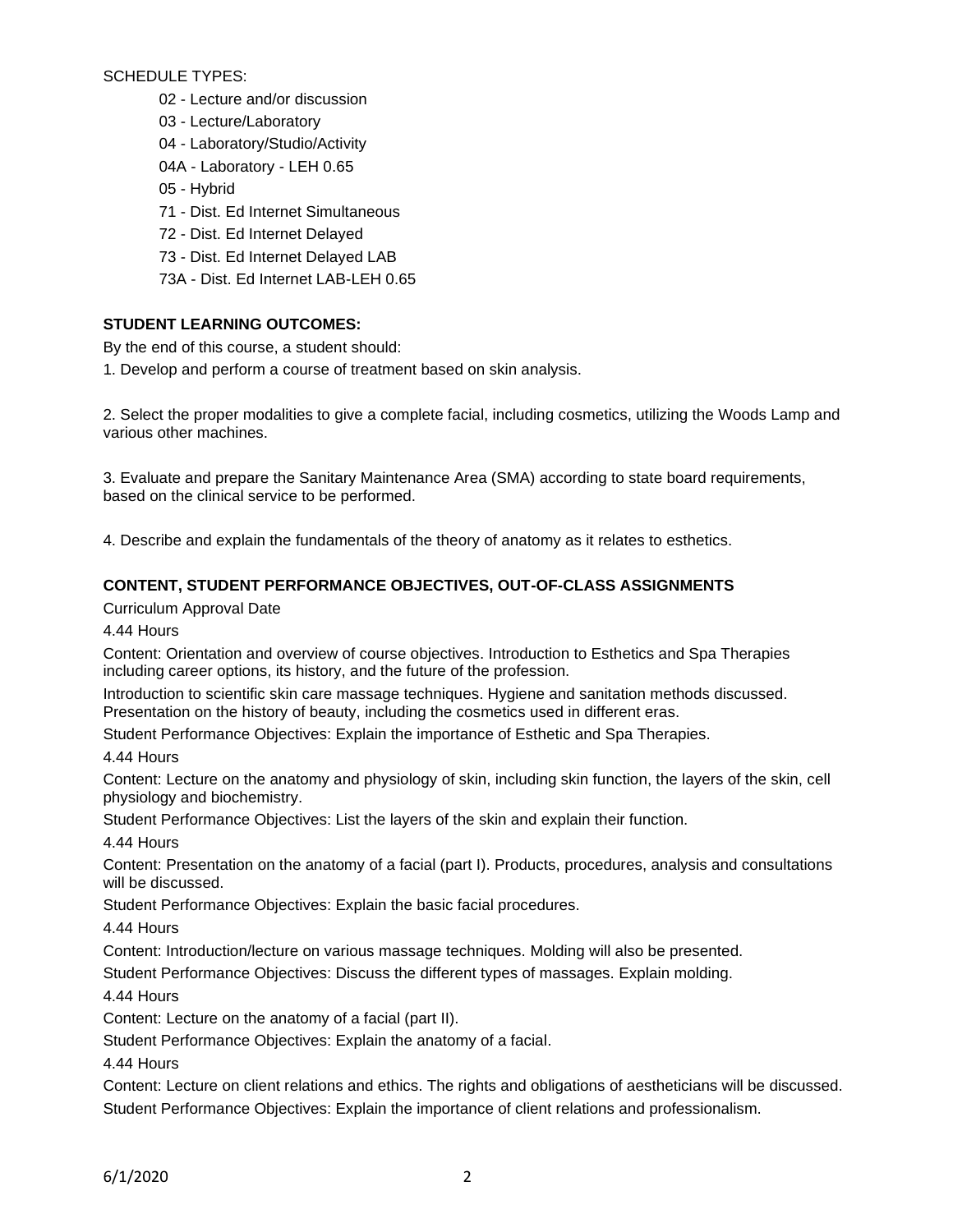### 4.44 Hours

Content: Introduction to skin care machines. Their purpose and the proper use of each modality will be presented.

Student Performance Objectives: Identify and describe the use of the machines used in skin care treatments.

### 4.44 Hours

Content: Lecture on post consultation and home care as well as closing consultation and home care products.

Student Performance Objective: Discuss how to sell a product line to a client and how these products would be applied.

### 4.44 Hours

Content: Presentation on skin types and conditions, skin analysis, and health screening.

Student Performance Objectives: Identify different types of skin and various skin conditions.

#### 4.44 Hours

Content: Presentation on professional products. The theory of botanical ingredients used to enhance the present state of the skin will be discussed.

Student Performance Objectives: List the benefits of using botanical ingredients.

#### 4.44 Hours

Content: Discussion on the operation of a skin care salon. Information provided on shop management, the physical arrangement of treatment rooms, and the selling of retail products.

Student Performance Objectives: Diagram a skin care salon, including size, lighting, and furniture. Explain state regulations concerning such a business.

### 4.44 Hours

Content: Lecture on the Cosmetology State Board rules and regulations.

Student Performance Objectives: Explain the rules and regulations for estheticians set forth by the state cosmetology board.

# 4.44 Hours

Content: Introduction to light therapy. The uses of dermal lights for facial and skin health purposes will be discussed. Red, white, and blue light therapy will be presented.

Student Performance Objectives: Explain the uses of dermal lights in skin care.

### 4.44 Hours

Content: Lecture on bacteriology, sanitation, anatomy, and the safety precautions related to skin conditions. Student Performance Objectives: Describe how to perform a skin analysis. Discuss the importance of sanitation and safety precautions as it relates to skin conditions.

### 4.44 Hours

Content: Introduction to cosmetic chemistry, composition, and the purpose of cosmetics as skin preparations. Review of material presented in lecture.

Student Performance Objectives: Using a text on cosmetic chemistry, list the ingredients of the various cosmetics used in this course.

### 4.44 Hours

Content: Introduction to make-up technology. A contemporary perspective for a professional application will be discussed.

Student Performance Objectives: Explain the chemistry, composition, and purpose of cosmetics.

### 4.44 Hours

Content: Introduction to lash and brow tinting and brow arching.

Student Performance Objectives: Describe lash/brow tinting and arching techniques.

#### 2 HOURS

Written Final.

Lab content: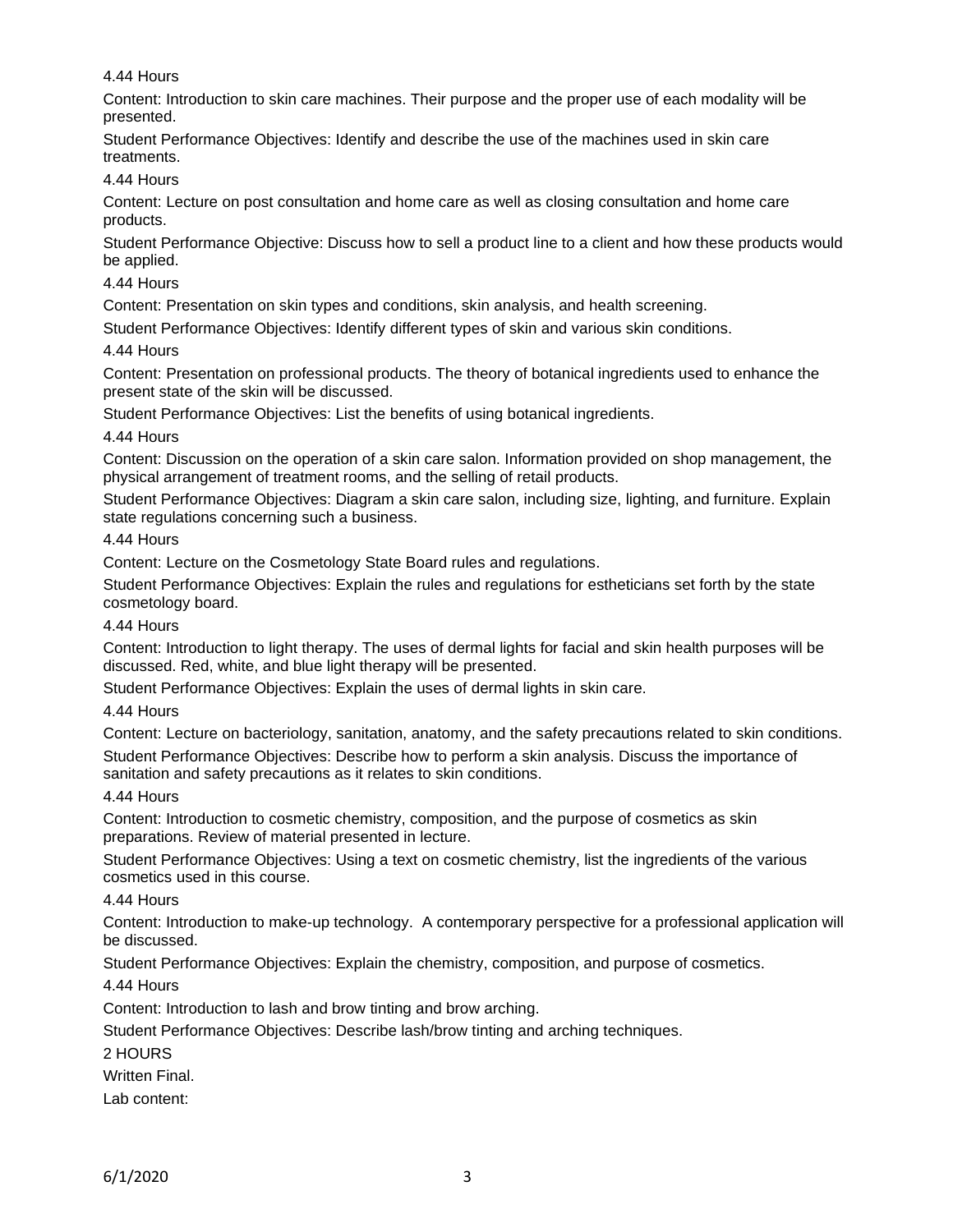### 13.33 Hours

Content: Practical application by students of massage techniques.

Student Performance Objectives: Demonstrate proper hygiene and sanitation methods.

13.33 Hours

Content: Presentation on skin glands, their function and skin disorders. Introduction to manipulations. Student application.

Student Performance Objectives: Explain the importance of the glands. Demonstrate the skin manipulations taught.

# 13.33 Hours

Content: Presentation on the preparation of pads used for cleansing and their use in masks and massages. Also deep cleansing treatment. Student participation in preparation of pads.

Student Performance Objectives: Demonstrate the basic facial procedures. Prepare the materials for deep cleansing of the skin.

# 13.33 Hours

Content: Students will practice at least two different massage techniques. Molding will be demonstrated and practiced.

Student Performance Objectives: Perform at least two different types of massages. Demonstrate molding. Analyze skin and select the appropriate massage technique.

### 13.33 Hours

Content: Presentation on masks, packs, gomage, compresses, and peels. Students will practice the application and removal of masks, packs, gomage, and compresses. Peels will also be practiced.

Student Performance Objectives: Perform a basic facial. Demonstrate the use of a mask, pack, and gomage. Demonstrate a peel.

### 13.33 Hours

Content: Class will participate in role playing of a client's first appointment. The proper approach will be discussed. In addition, analysis of skin conditions will be practiced. This would include the categories of: dry, cuperose, imperfections, acne, blemishes,

comeodnes, and dehydration.

Student Performance Objectives: Analyze at least four skin conditions.

### 13.33 Hours

Content: Presentation on the safety and sanitation of skin care machines. Students will have the opportunity to use the various machines.

Student Performance Objectives: Demonstrate the use of the machines used in skin care treatments.

### 13.33 Hours

Content: The benefits and selection of cosmetics for one's skin type will be discussed. The focus will be on biogenic products. Application of these products will be performed.

Student Performance Objectives: Demonstrate how to sell a product line to a client. Demonstrate how to apply these products.

### 13.33 Hours

Content: Demonstration on the use of the high frequency machine, galvanic currents, and polarity of ampoules. Student application.

Student Performance Objectives: Demonstrate the proper use of the high frequency machine.

13.33 Hours

Content: Demonstration on the professional application of a botanical line.

Student Performance Objectives: Practice the application procedures using the botanical line.

### 13.33 Hours

Content: Review of information presented in lecture. Students will set up a mock salon. They will also continue to practice the skills presented to date.

Student Performance Objectives: Set up a mock salon and practice the skills learned to date.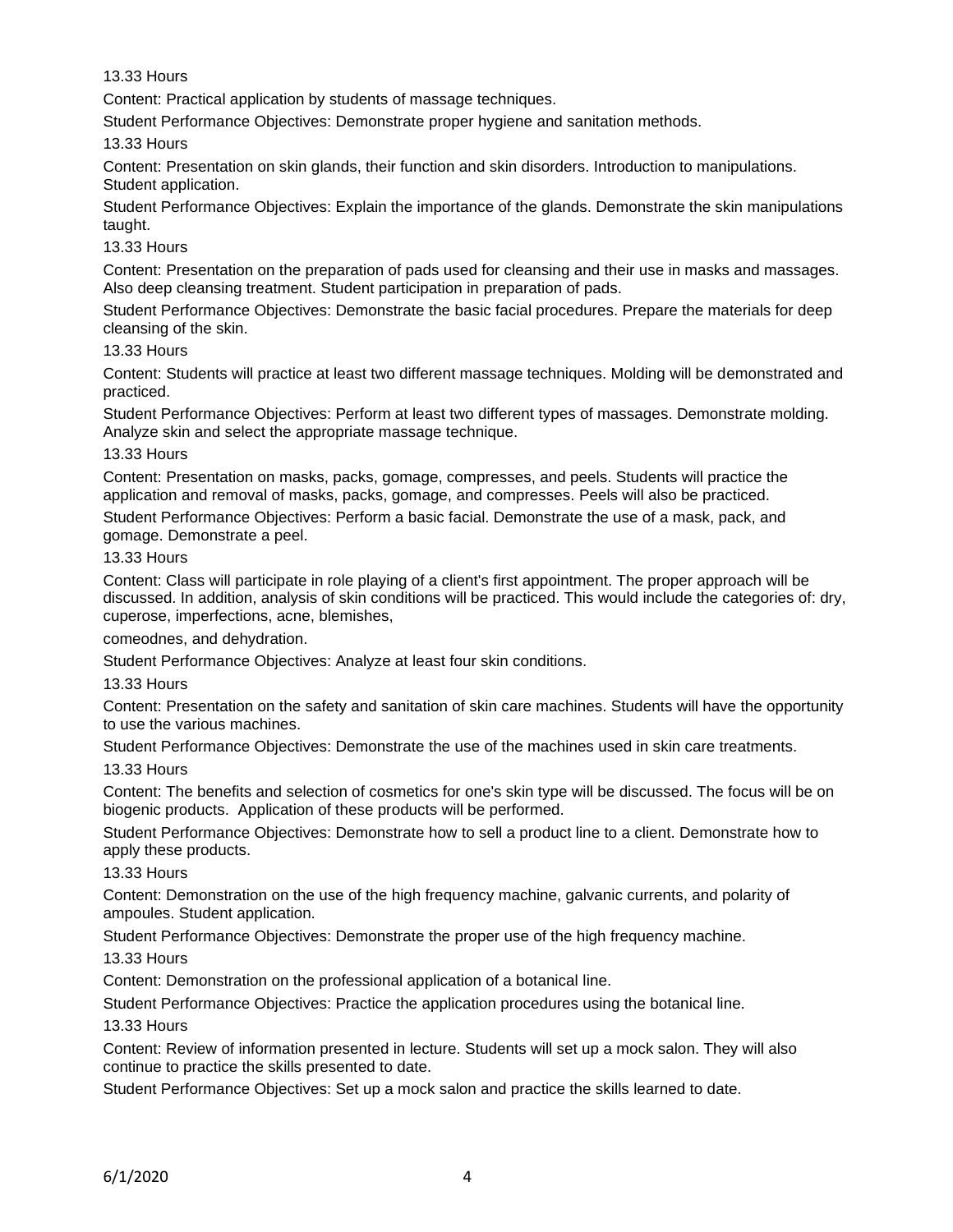13.33 Hours

Content: Practical application by students of skills provided throughout the class.

Student Performance Objectives: Demonstrate the skills presented throughout the class.

13.33 Hours

Content: Practical application of light therapy by students. They will also continue to apply skills learned to date on clients and/or mannequins.

Student Performance Objectives: Demonstrate the uses of dermal lights in skin care.

13.33 Hours

Content: Continued discussion on skin conditions and their relationship to genetic factors, improper sanitation, and bacteria intrusion. Application by students of these conditions through skin analysis.

Student Performance Objectives: Perform a skin analysis and develop a course of treatment.

13.33 Hours

Content: Practical application of cosmetics by students on mannequins and/or live models.

Student Performance Objectives: Demonstrate the practical application of cosmetics.

13.33 Hours

Content: Demonstration of the use of cosmetics to develop art as a skilled technique. Student application. Student Performance Objectives: Continue practicing the application of cosmetics.

13.33 Hours

Content: Practical application by students of material presented in lecture.

Student Performance Objectives: Demonstrate lash/brow tinting and arching techniques.

2 HOURS

Practical Final.

# **METHODS OF INSTRUCTION:**

Lecture, Demonstration, Audio-Visual Presentations, Guest Speakers

# **OUT OF CLASS ASSIGNMENTS**

Required Outside Hours: 40

Assignment Description:

HW: Research and make a comprehensive report on the history of esthetics. HW: List the important factors to remember during the client's first visit. HW: In an essay form, list the cosmetics that would be used for oily, aged, acne, and blemished skin.

Required Outside Hours: 60

Assignment Description: Complete practical and theory workbook after reviewing appropriate chapter in text/reviewing notes.

Required Outside Hours: 60

Assignment Description: Read appropriate chapter(s) in textbook and complete assignment(s).

# **METHODS OF EVALUATION:**

Writing assignments Percent of total grade: 25.00 % 10% - 30% Written homework; Lab reports Skill demonstrations Percent of total grade: 50.00 % 50% - 80% Performance exams Objective examinations Percent of total grade: 25.00 % 15% - 30% Multiple Choice; True/False; Matching Items; Completion